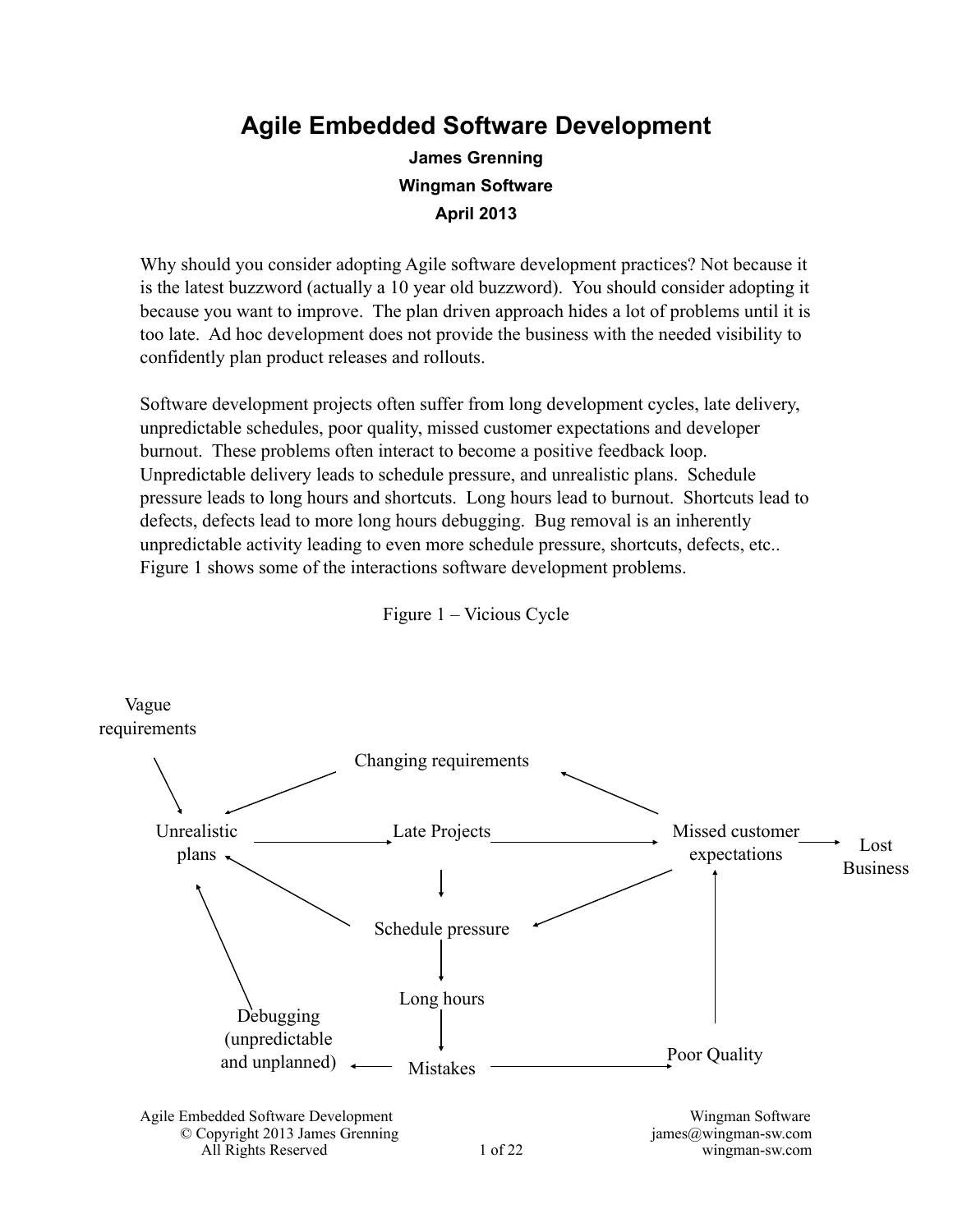You can see a few positive feedback loops in this vicious cycle. There are scheduling, defects, and requirements vicious cycles. These are important problems to solve for which the iterative approach of Agile Development has been shown to be effective. The specify-design-test-build-test-deploy approach used by waterfall-based software development lifecycles sounds appealing but has proven time and again to give less than adequate results.

Iterative development, one of the core practices of Agile development has been around for decades. As far back as 1987 Fred Brooks' as chairman of the Defense Science Board Task Force on Military Software recommended that the waterfall process be replaced with iterative development due to waterfall's history of failure on large DoD contracts. Iterative development has been used successfully on some very high profile projects from the 1950's to present day including: the X-15 rocket plane, project mercury, trident missile submarine control systems, the space shuttle avionics, and the Canadian Automated Air Traffic Control System, to name a few.[LARMAN]

Over the last ten years, agile has been mostly associated with software development other than embedded. Even though embedded does have its unique and special challenges, we can and should benefit from Agile development approaches. Yes you are special, but there is nothing special about some of the problems we share with non-embedded development. We can learn, benefit and apply agile to embedded.

# **What is Agile Development?**

A good place to start in describing agile development is to see what a group of respected software developers (which I am lucky enough and honored to be associated with), that coined the term, had to say about it. The Agile Manifesto says:

We are uncovering better ways of developing software by doing it and helping others do it. Through this work we have come to value:

- Individuals and interactions over processes and tools
- Working software over comprehensive documentation
- Customer collaboration over contract negotiation
- Responding to change over following a plan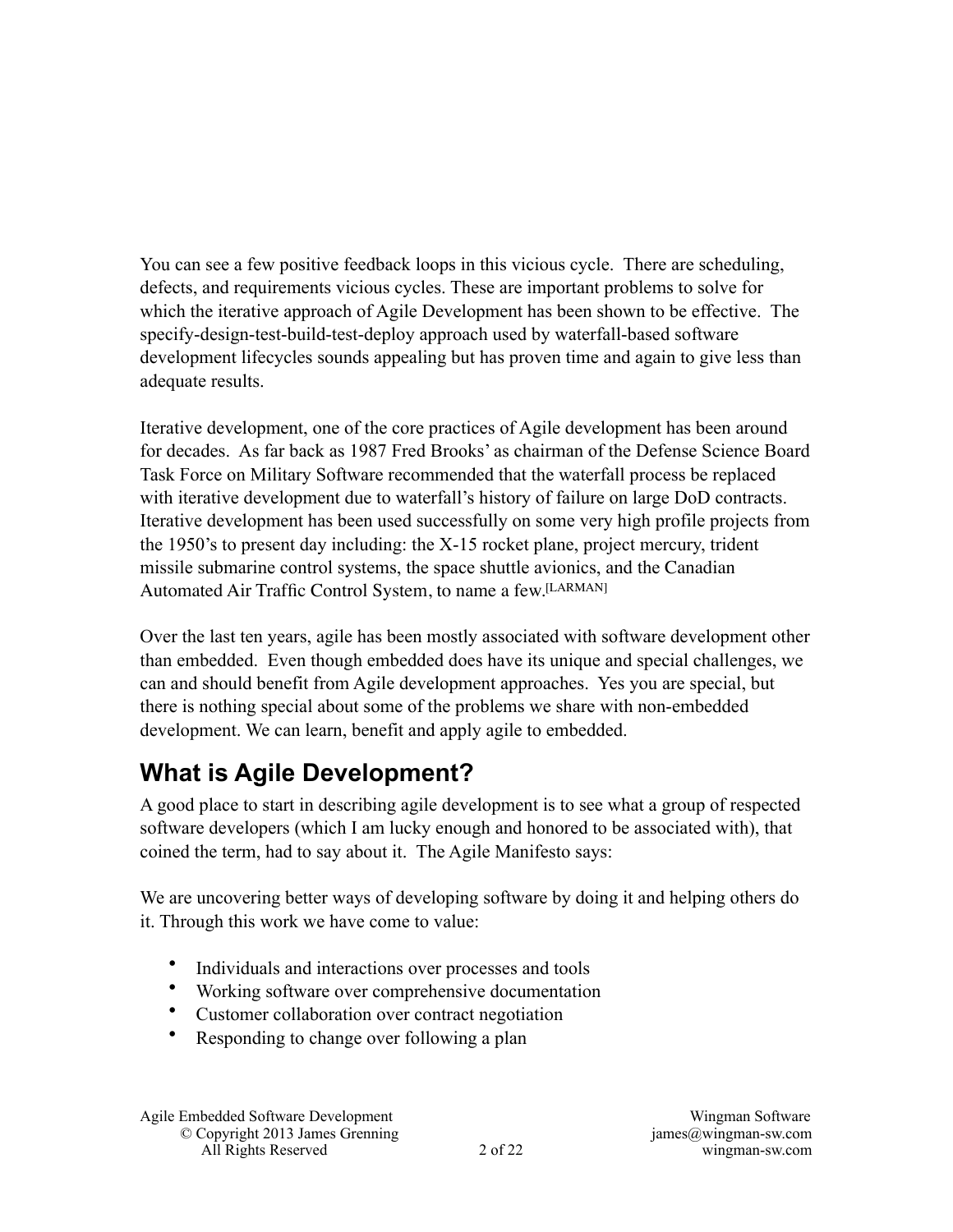That is, while there is value in the items on the right, we value the items on the left more<sup>[AGILEMAN]</sup>

#### *Individuals and interactions over processes and tools*

The first point stresses the importance of human interaction and teamwork. Many development processes try to take the human element out of software development, but the agile manifesto's leading statement is about leveraging the people and their interactions. Tools are needed, but it is good people, working in teams who build successful software products. This point is often misconstrued to say that processes do not matter. Processes and discipline do matter, but people matter more.

This statement could be misconstrued to suggest that Agile developers get things done by sitting in a circle and singing Kumbaya. However, there is another interpretation. An increase in teamwork does not automatically lead to a decrease in discipline. Consider, for example, the teams at the Skunk works, or Burt Rutan's team who built SpaceShipOne to win the X-Prize. These teams capture the intent of the Agile Manifesto well. While they deeply value discipline and process, they value teamwork even more.

#### *Working software over comprehensive documentation*

The second point stresses the importance of having working software as a measure of progress. Documents may be valuable, but working software is a more meaningful gauge of software development progress. I have heard this misinterpreted as, "We're doing agile, so we aren't doing documentation". That's baloney! Documents are often invaluable. Those that are, must be produced. However, documentation is expensive to create and maintain so it is important to create only those documents you truly need. In document-centered development, I've heard more than once that the reason for the document is "our process requires it". This is wasteful. Agile developers articulate and validate the reasons for documents. They know who the customer of the document is. Then produce documents if, *and when*, they are needed and try to find an economical way to create them.

Remember also that most documents don't execute (some do, like test cases); so they cannot be used as effective measures of project completeness. Agile developers believe they are 50% complete when 50% of the features of the system have been demonstrated.

Even though embedded software is often only delivered once, along with the hardware, does not mean we cannot track our progress by demonstrating progress through working features. This can be challenging, but necessary to reduce rish and build a feature rich and robust system.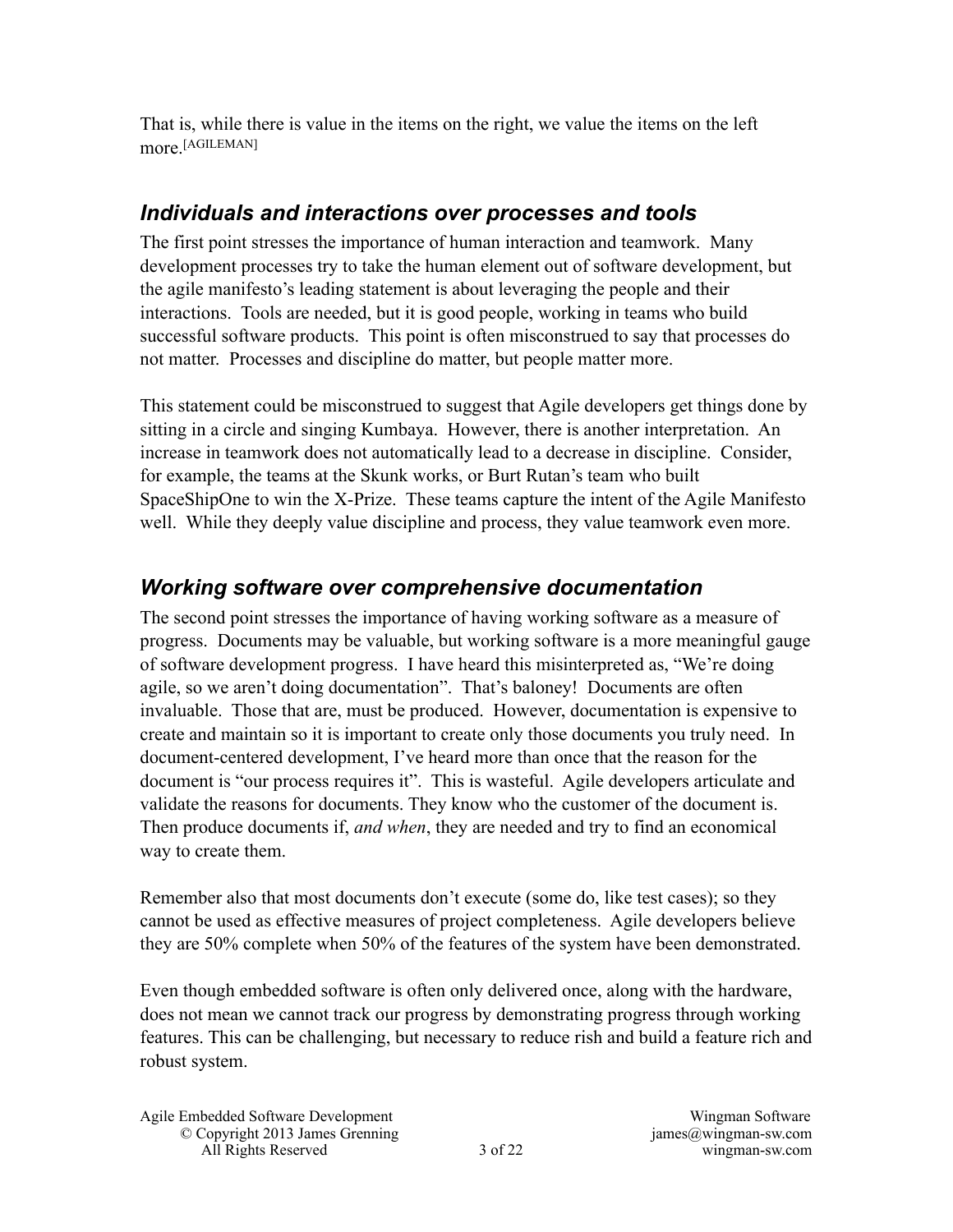#### *Customer collaboration over contract negokiation*

This point addresses the need to work closely with the customer. By customer we meant the person or persons that are specifying the product and can make trade-off decisions on features and dates. Ideally the customer is the person using the product, but in mass marketed products the customer role is internal and indirect at best. Customer interaction is favored because software is very difficult to completely specify up front. Requirements and market needs change over time. The customer has to be part of the team to help make trade-offs and to see what they have asked for.

### *Responding to change over following a plan*

The forth and final point deals with the reality of any complex endeavor. Plans are important, but situations change and that require constant adaptation. Plans cannot be viewed as static, even though specific delivery dates are. This point is often misunderstood to mean there are no dates or commitments in Agile development. On the contrary, dates and commitments are taken very seriously in Agile development. Agile developers create working software in very short cycles in order to *measure* compliance to the plan.

### *Principles supporting the Manifesto*

The Agile Principles back up the manifesto.<sup>[AGILEP]</sup> The principles are:

- Our highest priority is to satisfy the customer through early and continuous delivery of valuable software.
- Welcome changing requirements, even late in development. Agile processes harness change for the customer's competitive advantage.
- Deliver working software frequently, from a couple of weeks to a couple of months, with a preference to the shorter timescale.
- Business people and developers must work together daily throughout the project.
- Build projects around motivated individuals. Give them the environment and support they need, and trust them to get the job done.
- The most efficient and effective method of conveying information to and within a development team is face-to-face conversation.
- Working software is the primary measure of progress.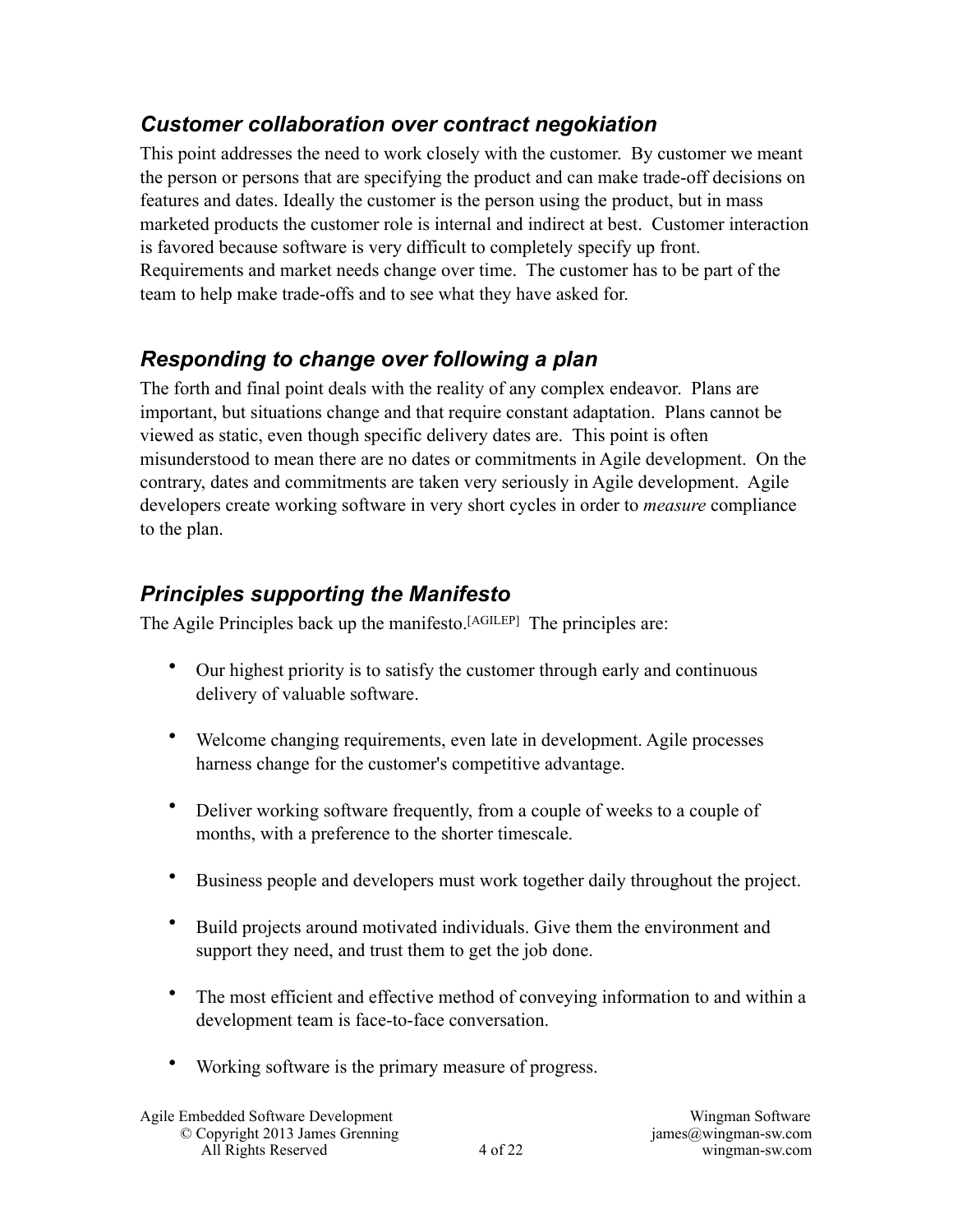- Agile processes promote sustainable development. The sponsors, developers, and users should be able to maintain a constant pace indefinitely.
- Continuous attention to technical excellence and good design enhances agility.
- Simplicity--the art of maximizing the amount of work not done--is essential.
- The best architectures, requirements, and designs emerge from self-organizing teams.
- At regular intervals, the team reflects on how to become more effective, then tunes and adjusts its behavior accordingly.

#### *Iterations*

Agile development is based on iterative and incremental development (IID). IID provides regular feedback by breaking the project into iterations that are generally one oir two weeks in length. The output of each iteration is working software. Each iteration is like a stand-alone project ending after fixed amount of time, and delivering some executable version of the product. In early iterations the software might only run in a test environment or prootoype.

There are two main roles in agile development, the customer role, and the developer role. Two groups of people usually represents each role. In a few words, the customer defines and tests the product and the developer builds the product. I will cover these roles more completely later.

Embedded software engineers should understand feedback. The control systems we design always have feedback mechanisms to keep the systems under control. An agile project is based on iterations that provide feedback to the critical variables of the project: schedule, requirements, and design. Think of agile as a control system for software development.

The team estimates, plans and organizes work into iterations. The regular cadence of delivery allows a team to establish a velocity that can be measured. Velocity is used to calibrate the development plan and monitor progress giving valuable management data. Work is estimated in effort points. For example, if the team is completing about 20 points per iteration and there are 200 points in the backlog, it will take about ten iterations. If plan only allows eight more iterations, we have some managing to do.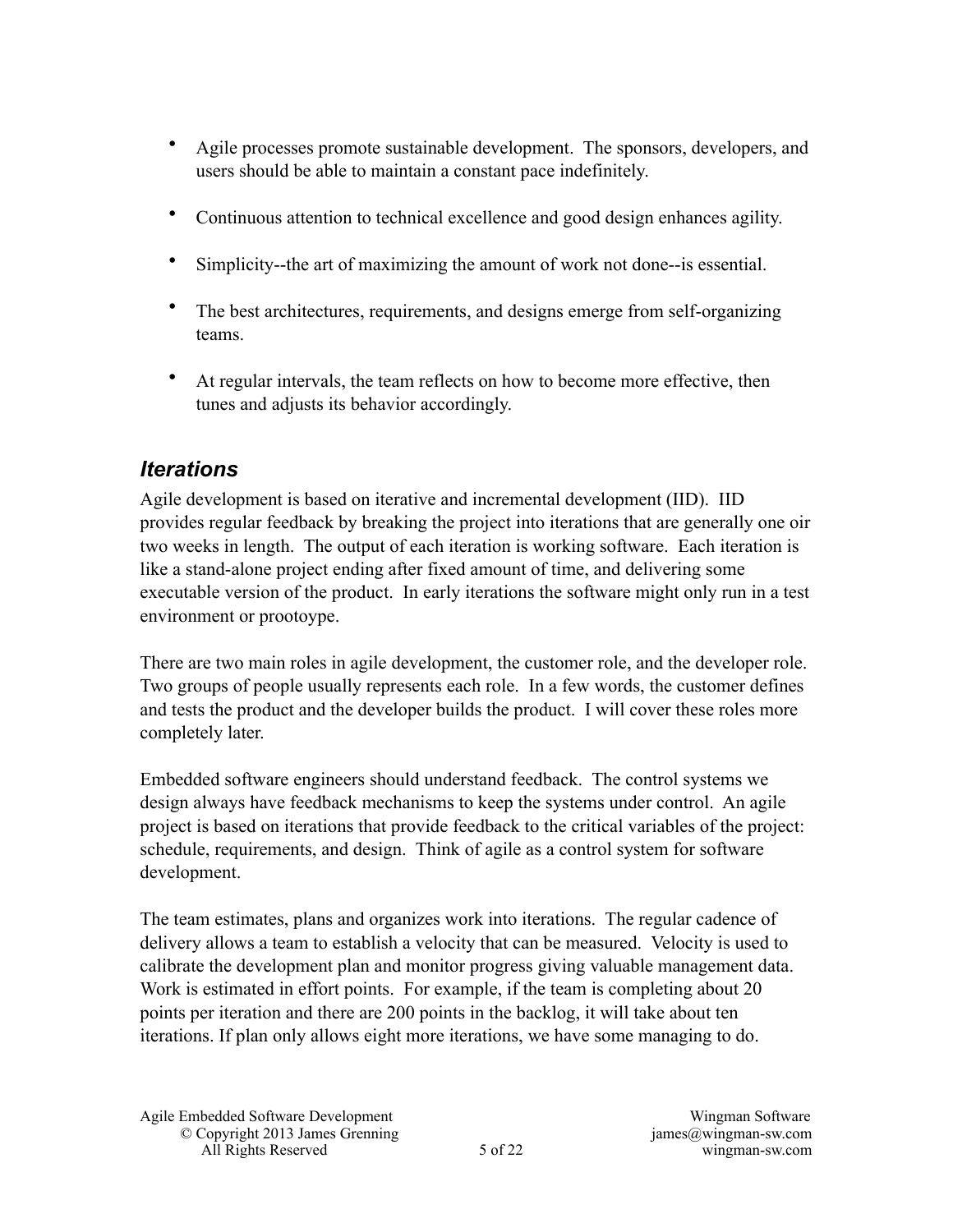Skillfully, we are not in the 11<sup>th</sup> hour and have options. Maybe its not too late to add a couple people, move the date out, or remove functionality.

Requirements are the broken into smaller demonstrable units called stories. They are the estimate-able, testable, and deliverable units. They are small enough so that many can be completed within a single iteration. When the developers complete a story the customers get feedback on the requirements by seeing and touching what has been developed. In the early iterations, prior to hardware availability some of these stories are demonstrated through tests and simulations; but the demos are based on real working code.

By building the software incrementally the developers get feedback on the design as it evolves. The stories cut across elements of the design provide early integration of simplified versions of the subsystems giving the developers valuable experience with the architecture. Something that looks great in UML does not always look so great once it is coded, and it is better to figure that out sooner than later.

The incremental or evolutionary design approach is central to Agile development. Software requirements are constantly evolving. Priorities change. Software is expected to be used year and after year and evolve along with the market and changing hardware and technology. So it is essential that code has to be built to last, and that means being built to change. Designs and code will continue to be changed throughout the life of the product and consequently there is the ever-present risk of side-effect defects. I'll describe alter how agile developers use automated tests that help to lock in the existing behavior as new features are added.

Developing iteratively gives the business great power. The approach can be used to either manage to a specific delivery date, or to manage to specific feature content. The team's track record is input used to adjust the plan based on facts rather than wishful thinking

In the single-pass waterfall situation, considerable time is spent up front on items that may never make the final product. In Agile development effort is first expended on the highest priority features and capabilities, requirements are elaborated in parallel with development and consequently little time is wasted. Scope is managed at the detail level. When you have 10 must have features, they are broken into smaller stories, and the product content is managed at the detail level, deferring less important parts of the critical features.

#### *Concurrent engineering*

Imagine trains running on parallel tracks, one train represents requirements definition and the others hardware and software development.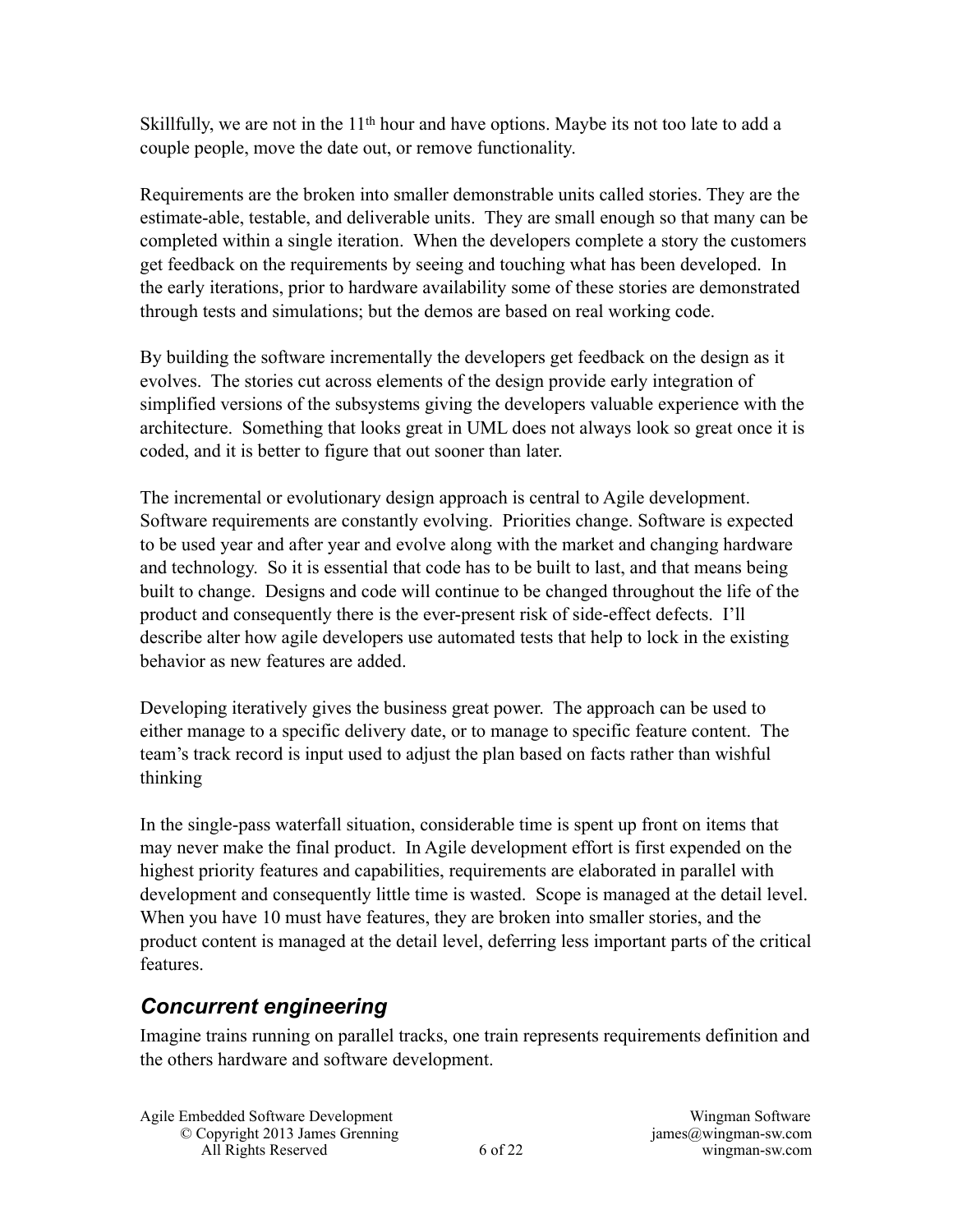

The requirements train leaves the station a little before the development train. Requirements are discovered, refined and handed off while both trains are moving forward toward the final destination.

In phased development only one track is needed and the development trains would not leave the station until the requirements train arrived and wired back the requirements.



Maybe, just maybe, the development train will go faster knowing all the requirements, but it will never make up for all the time spent waiting for departure.

Concurrent engineering is a strategy designed to shorten development time-to-market by doing development activities in parallel that might have been done serially. Concurrent engineering is core to Agile, and Agile teams have to be skilled at working incrementally, without detailed knowledge of the whole picture, to be successful. This takes some getting used to after having waterfall based project management in the limelight for last twenty or so years.

Time to market critical is so we need to find ways to finish development sooner. A way to finish development sooner is to start building the product sooner. We need to begin development before all the requirements are known or we will unnecessarily delay the product. If you think about it, the requirements are never all known up front so what are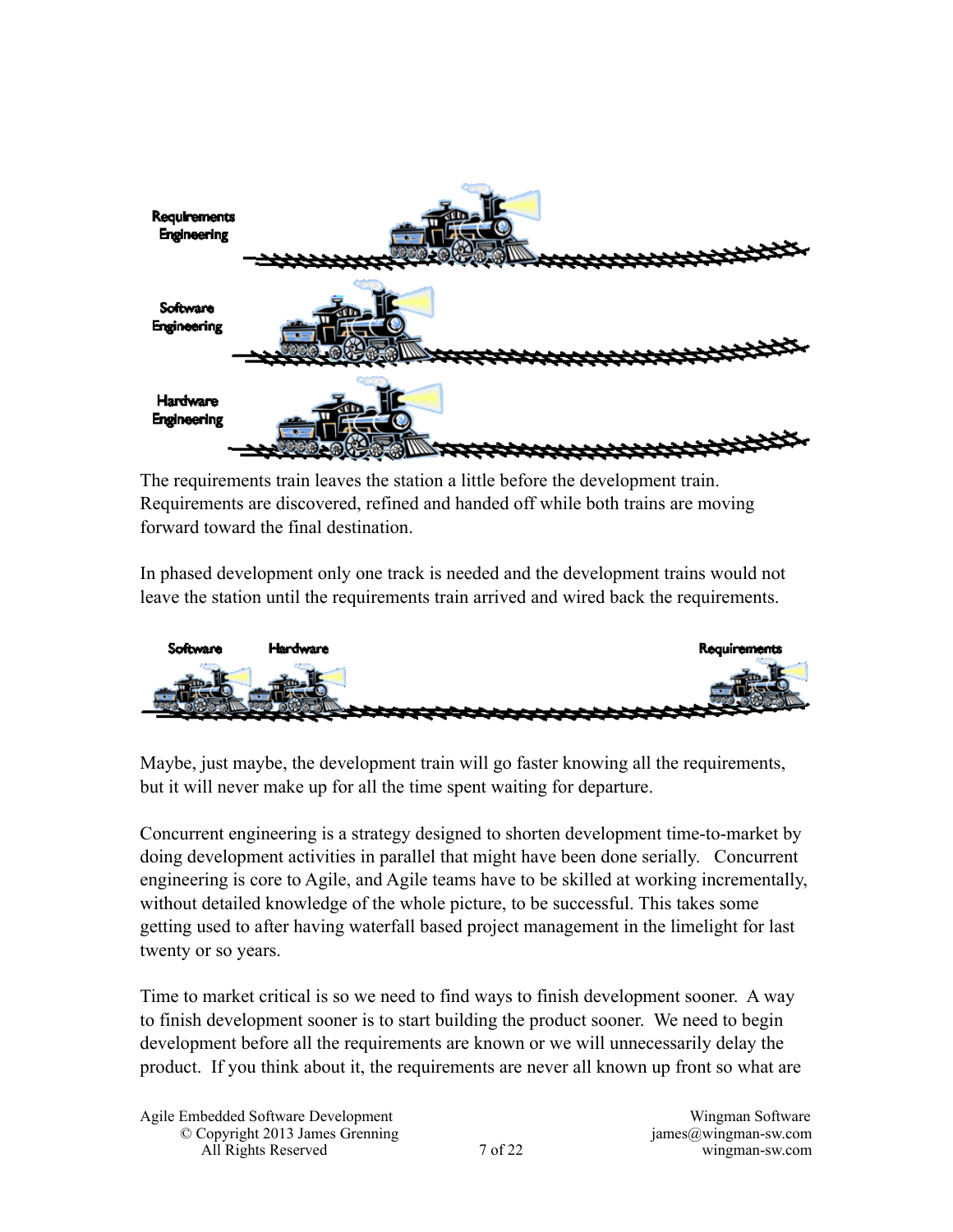you giving up! Have you ever been on a project where there were no surprise requirement changes? The world of changing requirements is the world we have to live in, so lets master it.

I've seen too many teams paralyzed by not knowing all the requirements. There is a fear of making mistakes and a belief that we can figure it all out, and then design the perfect architecture with no false steps or rework. This sounds great but is not practical in the complex world of product development. So, at the beginning of a product development effort, we have to identify some of the core features, ones that are important and well enough understood, and begin development work immediately. Beginning development will lead us to confront our requirements misconceptions and design flaws. In addition, and maybe more importantly, the feedback will help us find our blind spots, the unknown risks and weaknesses we cannot anticipate. Getting development started buys time for the requirements team to work in parallel on the remaining requirements. Requirements details are delivered just in time. We can make suer we work on the most critical features first and get them rock solid.

Initial implementations explore the requirements and the design thus improving the team knowledge, clarifying the requirements and solidifying the software design alternatives. The early development of these high-value/high-risk features provides feedback to the customer as well as developers. The feedback helps to mitigate the risks of building the wrong product, or building the wrong architecture. We get executable feedback on requirements and architecture.

The uncertainty and risk the team is trying to manage is not limited to software, but also to hardware and the hardware/software boundary. One way to deal with hardware uncertainty is for the software developers to wait until the hardware design is complete and then start the software design. WAIT! Just kidding! I am not recommending waiting! So, please don't quote me out of context!

Embedded developers don't have to wait for hardware train to get to the end of the track either; the trains do not have to be coupled. Hardware abstractions are created in the software that decouples software from hardware. The abstractions define an interface for interacting with the hardware by defining the service the hardware will provide, without getting bogged down in volatile implementation details. Hardware abstractions enable concurrent hardware/software engineering by allowing software development and testing to start prior to hardware availability. This important practice can also provide input into the hardware requirements and help define and refine the hardware/software boundary.

The iterative approach to requirements gathering, risk reduction and development practices means that changes in customer needs, project goals and hardware architecture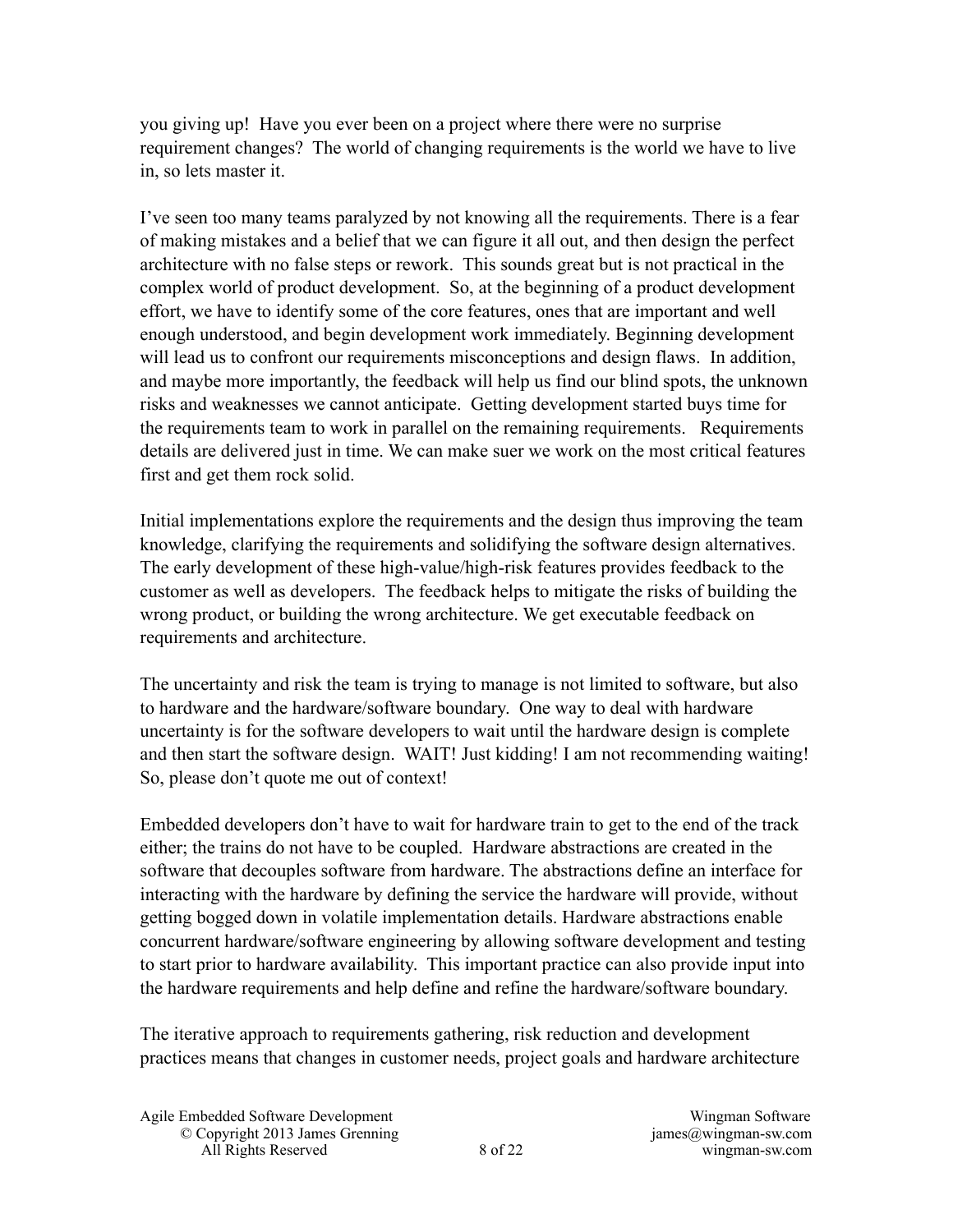are more naturally accommodated. Time to market can be improved by eliminating wasteful serialization in the development process by engineering the requirements, software and hardware trains on three parallel tracks.

The sequential approach may appear to be less wasteful, allowing people to focus on their part and not starting development until we know everything about what we want top build. We strive to eliminate rework.

Design and Test Requirements It is important to consider what we want to optimize. Is it the requirements phase, the design phase? Neither, we want to optimize product time to market. What if by working in parallel we could deliver the product sooner, even with some rework as shown in this next diagram. Requirements **Hypothetical** Inefficiency Design and Test

I call the inefficiency hypothetical because most development efforts finish the requirements and the design the day the product ships. These phases never really end when we pretend they do.

### *Automated Test*

The complexity and evolutionary nature of software development means there are many opportunities to break existing working software. A simple one-line change, carefully thought out, could bring the system crashing-down months in the future and leave no evidence of the crash. Side effect defects are common and often do not get discovered until long after the defect is injected.

Most product teams rely on manual testing in the real hardware to prove out their system. Manual tests have a few problems. First and foremost manual tests take a lot of clock time and are labor intensive. They might require special lab equipment. These realities

Could starting sooner help to deliver products to market sooner?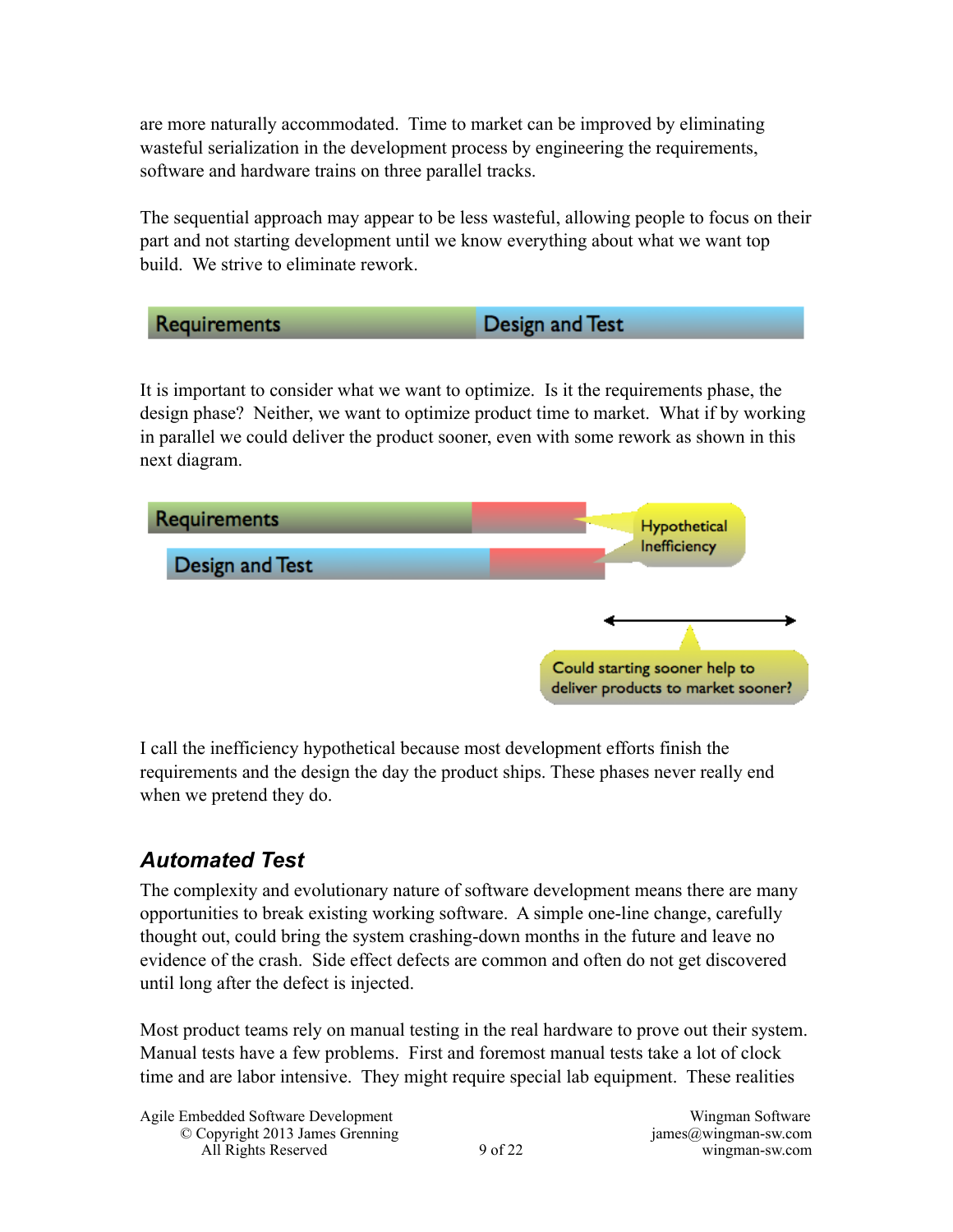mean that the tests will not be run often enough. What we would really like is a way to verify each change that is made to the software. If you had a magic button that you could press that would tell you if your software was operating to specification, how often would you press that button? I would press it after every change, and I do.

When you manually test you have to select the test to run and that leaves you with a growing untested code gap as shown in this diagram.



Pick any coefficients you like for new-feature test effort and regression-test effort and you find that a manual test strategy is unsustainable. This means that unless you automate the bulk of your tests, you will have an ever growing untested code gap.

Agile teams automate unit and acceptance tests making rerunning tests very cheap. So cheap that we can run all the unit tests whenever any change is made to the source code. This is hard to do, especially when you are first learning, but the time saved will outweigh the time you normally would waste manually testing and debugging. Automated tests support the concept that new features should not break existing features. What a concept! I can just hear marketing now, "please add <new feature goes here> system, and its OK if you break any other random feature, no problem." Marketing does not want that, but they might get the idea that software developers think it's no problem.

 If you think of the tests as a critical asset of the system, even though they are not shipped with the system, when you run the tests the system basically reports when it is broken.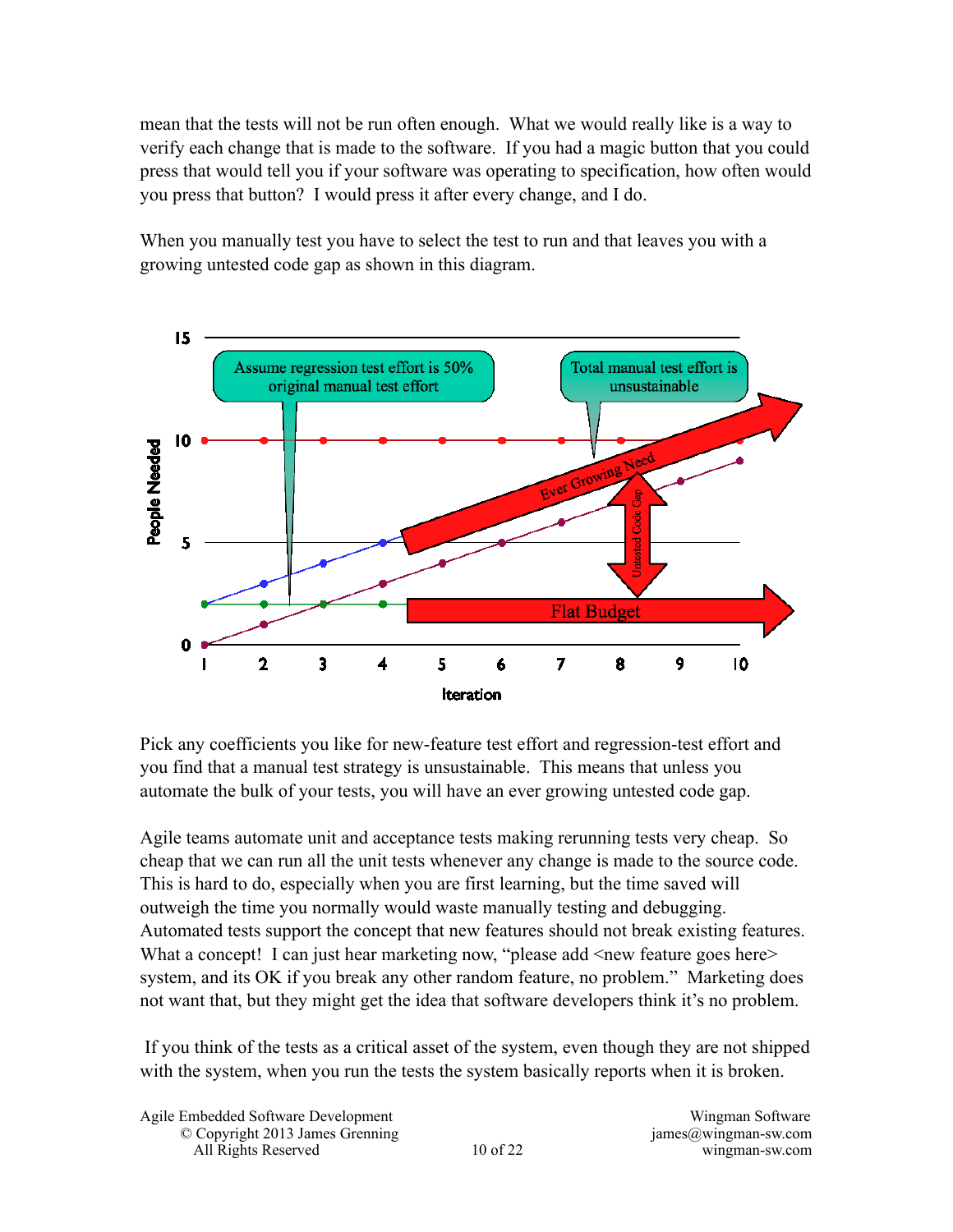Bob Martin (author of numerous good books on design and agile) tells us having tests is like double entry accounting, if the sum of the debits does not equal the sum of the credits, we have a problem. Accountants don't just sum the credits to save time, they make sure the books balance with their built in tests. They don't save time by only doing the credits, or the debits. They would prefer not to go to jail for messing up the books.

Where do these tests come from? Who writes them? When are they written? Automated unit tests are written incrementally by the software developers in a tight feedback loop with the production code using a technique called Test-Driven Development.<sup>[BECK]</sup> The unit tests tell developers if their code does what they intended. My book, Test-Driven Development for Embedded C, can help you apply TDD to the challenging world of embedded C or  $C++$ <sup>[GREN-TDD]</sup> For a shorter introduction to TDD see my Embedded Systems Conference Paper.[GREN-ET]

Automated acceptance tests provide evidence that the system meets its requirements. The developers and test engineers working with the customer team write automated acceptance tests. The acceptance tests are written in advance of the iteration where the development is to be done. This practice changes the role of test engineers in a very profound way. Rather than drowning at the bottom of the waterfall, at the end of the project by a deluge of untested software pounding down on them, the test engineers adopt a proactive role by specifying the behavior of the system in the form of automated tests. These automated tests provide an unambiguous definition of done.

These tests are a very valuable investment. They make testing a repeatable process, that can be run with every change. The tests double as an executable specification. Unit tests provide examples of how a given module is used at a very detailed level, and provide feedback to the developer that the code behaves as expected. Acceptance tests demonstrate how larger groups of modules work together to deliver the product's requirements. Acceptance tests are written in a domain specific language so that nonengineers can read and possible write tests. An open source tool called FitNesse is often employed for automating acceptance tests. You can find more about this in my Embedded Systems Conference Paper "Executable Use Cases". [GREN-XU]

As a side note, a very exciting thing about this approach to testing is that our design has built in hardware isolation from the start. Without the automated test influence, there would not have been an immediate need for isolating the core software form the hardware. Often good structuring like this is left out of embedded designs because of worries about performance. Please see my other conference paper on design for more discussion<sup>[GREN-DES]</sup>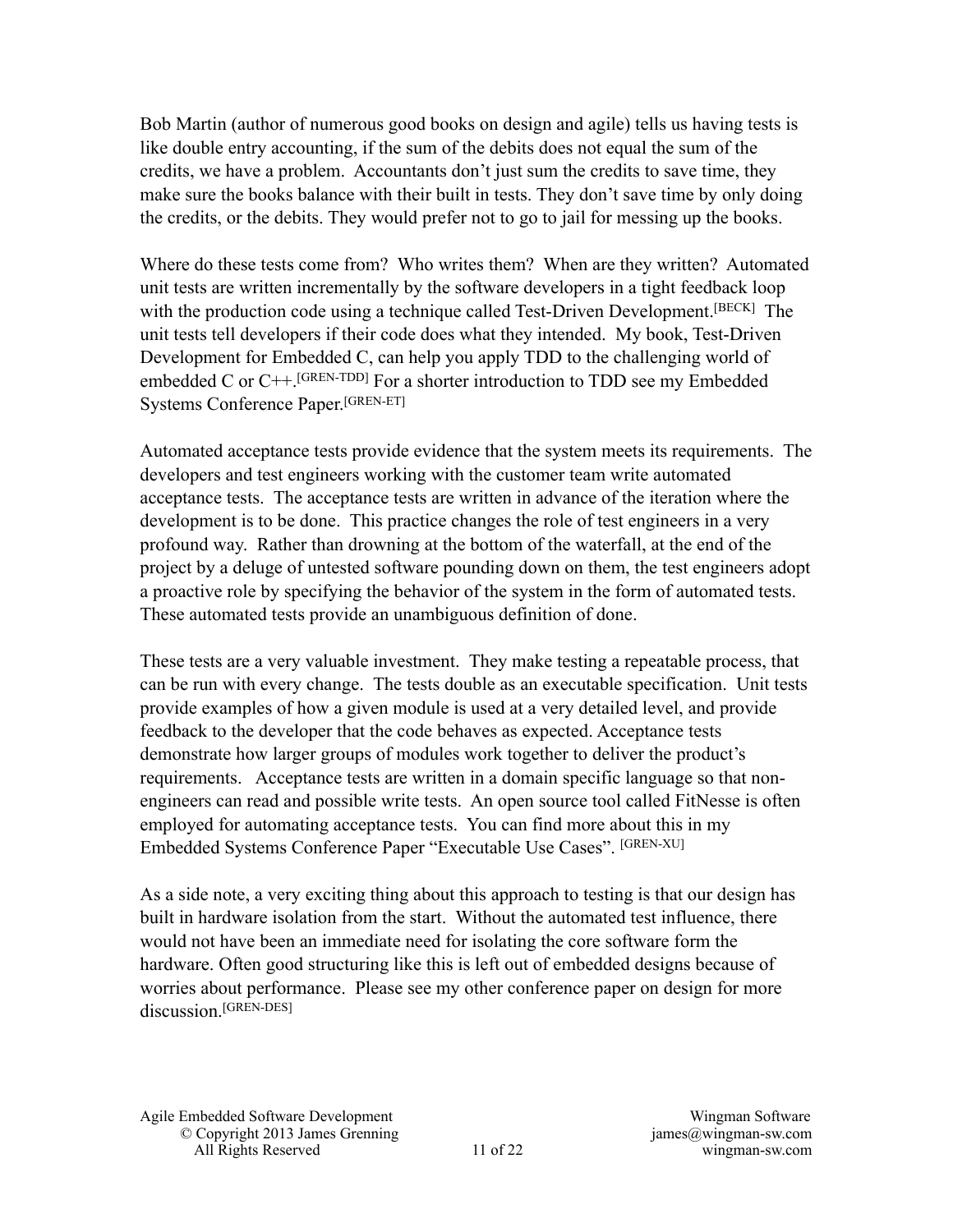#### *Working in iterations*

The team delivers working software every iteration. In non-embedded agile development software may be deployed each iteration every iteration. In embedded incremental development it may not be practical to release these small increments, especially when there is concurrent hardware development and high deployment costs. Because value cannot be delivered each iteration some say that agile cannot be used on embedded software development. My opinion is different. Instead of delivering value, we provide visible progress. I don't mean doing show and tell on what might be build, but rather a demonstration of real working running software. If real hardware is not available, the demos are done in the simulation, or evaluation environment.

Iterations are fixed-duration time boxes. A time box ends when the time is up, it is not extended when some selected stories are not complete, and it is not ended early when work gets done ahead of schedule (yes, this happens about as often as getting behind schedule in a well functioning agile team).

Iterations are short because people are not very good at estimating long activities. People are pretty good at a two week planning horizon. So, the long-term plans are made up of a series of smaller plans with more precision in the current and next couple iterations. There's more uncertainty and freedom in the further out iterations.

Because iterations are short, the work has to be broken into small pieces of functionality that can be completed within the iteration. We call them stories. The goal of the iteration is to complete all the planned stories and make the stores' automated acceptance tests pass. The stories and their estimates are used in tracking progress against the plan.

#### *Stories*

We will have to look at stories in more depth because one of the big challenges of Agile development is breaking the system into the stories that allow incremental and visible progress on the product. Embedded agile development has even more challenges in defining stories because of the added complexity of hardware/software interactions.

Stories are usually referred to as User Stories. I prefer to call them Product Stories. Often the work we do in embedded development is not visible to the end user. the name Product Story seems to fit better.

A product story delivers value, shows progress or reduces some risk and can be completed within one iteration. Usually a story is considered a concise description of system behavior. In that sense stories are similar to a use case, or parts of a use case. In use case vocabulary there is the happy path and the variations. The happy path defines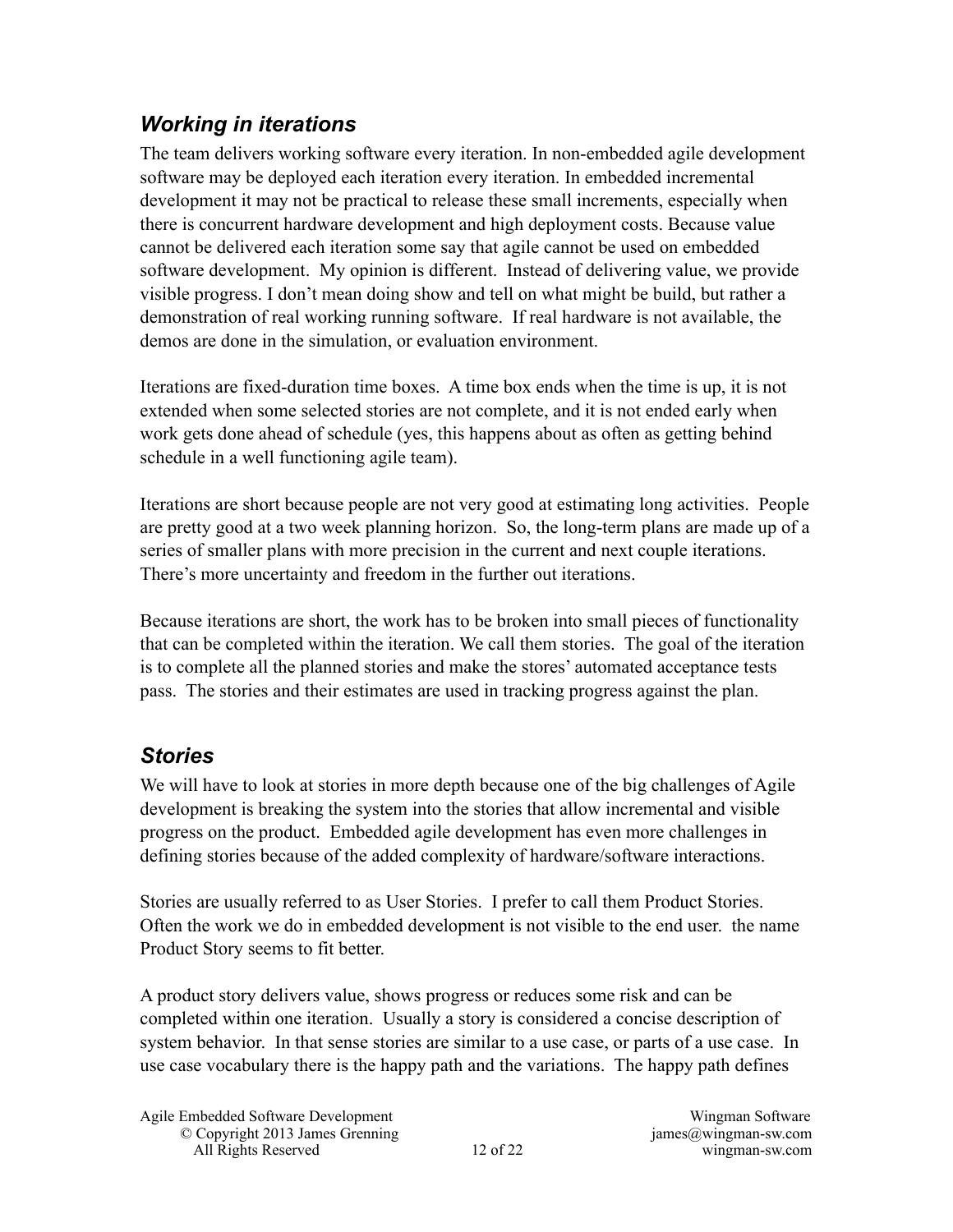what happens when all is well. The variations are also paths through the system that cover special cases, differing inputs or error cases. In embedded development we have stories like these but there is other work that does not fit this mold. That work is concerned with having the software communicates with and control the hardware. These hardware centric stories can be a challenge to fit into two-week time boxes especially when starting from scratch as many embedded developers do.

Lets say that we are integrating a USB port into a security system. In the top-level requirements, there is an item called "USB port". This requirement is too high level to be actionable. High-level requirements have to be broken into stories that describe how the system uses the USB port. For example:

- Print the event log to the printer
- Backup configuration to USB memory stick
- Restore configuration from USB memory stick

These behavioral stories provide value to the end user of the system. I don't see any of those stories being completed in an iteration unless the underlying infrastructure is in place. Using traditional practices we might have estimated 3 months to do the USB port and let a couple engineers go away for 3 months to get the job done. Sending a couple people away for a few months makes progress less visible and on top of that people are not very good at estimating big pieces of functionality. The lack of visibility and the inaccuracy of long-term plans can cause distrust between management and development and that should be avoided. So we have to make the progress more visible and to do that we must divide and conquer.

Divide and conquer is not new to engineering, although an agile team divides differently than most embedded developers are used to. Traditionally features would be broken down architecturally with integration after most of the work is done. This makes intermediate progress difficult to demonstrate because until all the pieces are complete there is no visible progress to the product stakeholders. With stories we make the process more visible.

Hardware integration and test stories are used to demonstrate progress toward the completion of the big story, or end-user story. When enough of the smaller stories are completed, the big story is no longer so big because the underlying support is in place. Here are some example stories that demonstrate progress toward the USB feature integration and lead to completing the story the end user cares about:

- Talk to USB registers
- Program the device verify clocks with scope
- Detect when a device is plugged into the USB port
- Detect a printer

Agile Embedded Software Development Wingman Software © Copyright 2013 James Grenning james@wingman-sw.com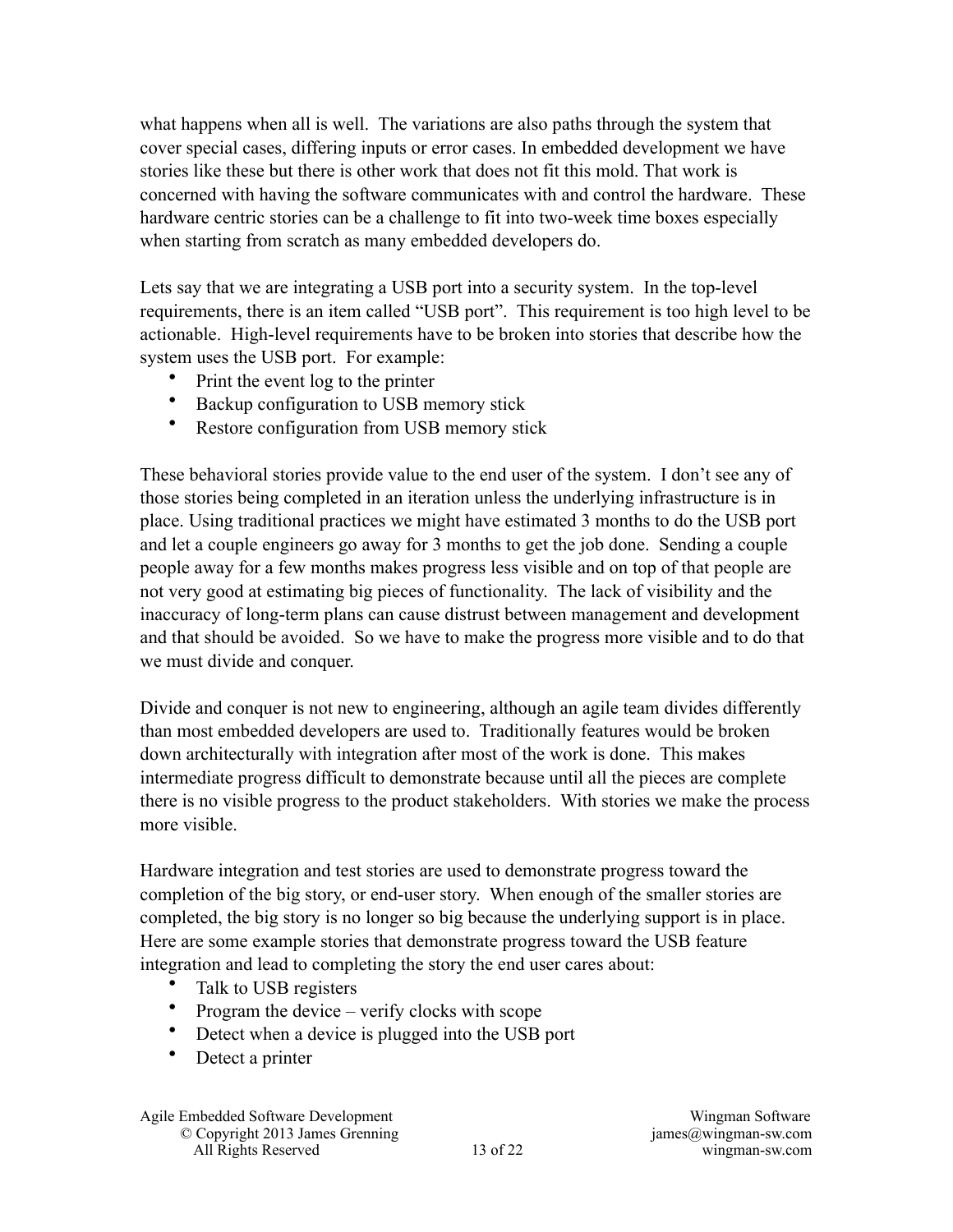- Eject a page
- Print a line of text
- Print the event log
- Detect a memory device
- Open/close a file on the memory stick
- Read a file from the memory stick
- Write a file

Many of those stories are about getting the hardware to do what is needed, and delivering a series of demos that make the progress visible. In parallel to the hardware dependent work, the backup and restore functionality could be developed in a hardware independent manner. Once the memory stick is working in the system, and the hardware independent backup and restore stories are also working, the big stories finally become small enough to schedule and deliver. We try to imagine that stories are independent, and many times we can make them independent by inserting test stubs and making simplifying assumptions, at least temporarily. But with hardware dependent stories there often is a specific order.

You can find out more about stories in my ESC paper "Agile Requirements, Estimation and Planning – Iteration Zero"

#### *Test-Driven Development*

Test-Driven Development (TDD) is the practice of writing automated test code concurrently with the production code. The TDD workflow consists of the following steps [BECK1]:

- 1. Create a new test
- 2. Do a Build, Run all the tests and see the new one fail
- 3. Write the code to make the test pass
- 4. Do a Build, Run all the tests and see the new one pass
- 5. Refactor to remove duplication
- 6. Repeat

Tests are written just before the code that makes the test pass. This is a tight feedback loop on the order of a few minutes in durations. Writing of the test defines exactly what the code is supposed to do. Then the code is written to pass the test. Development becomes a series of small milestones, each with specific feedback on the outcome with the system incrementally growing in behavior. The automated tests are run every few minutes providing rewarding feedback on the developer progress. This predictable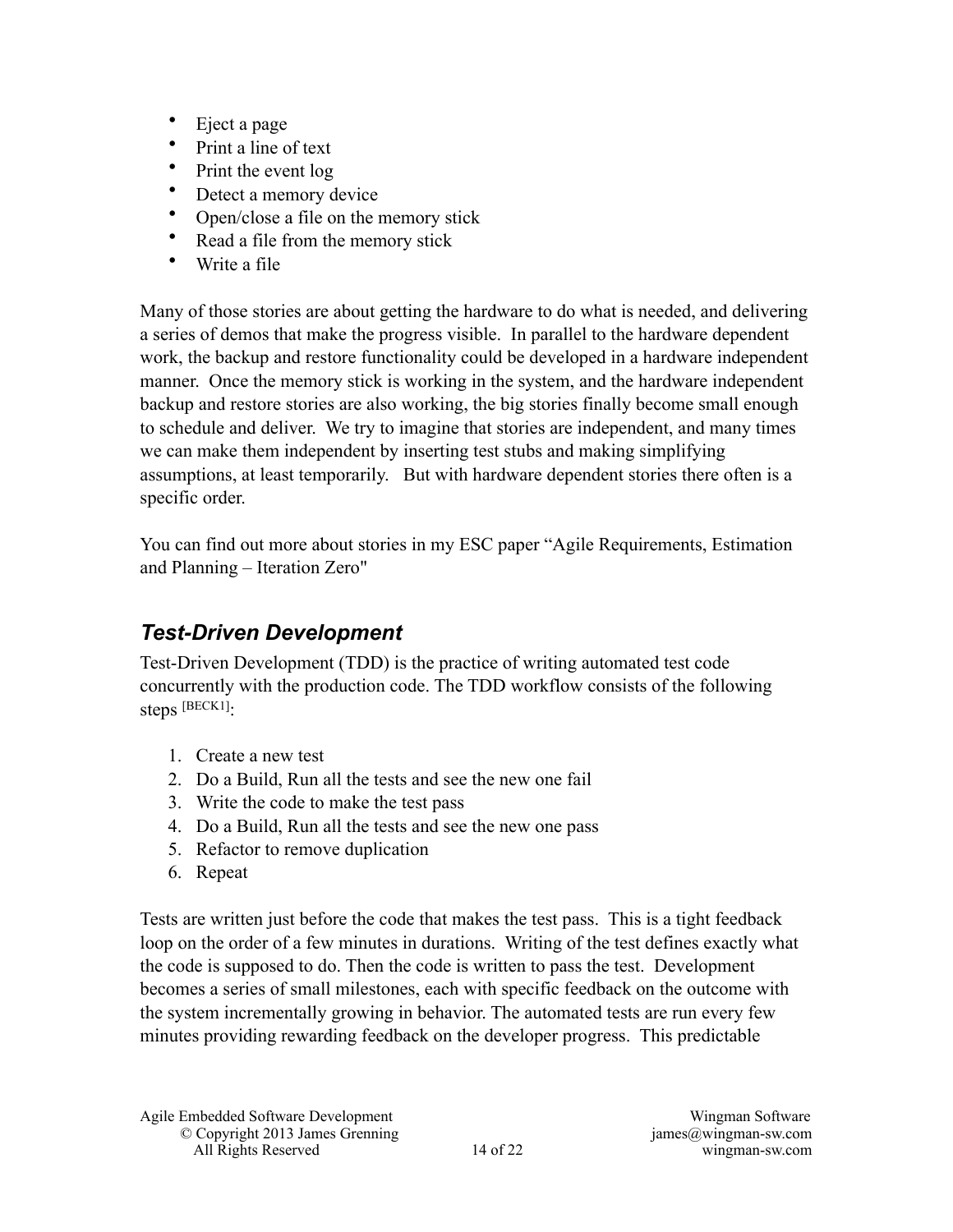development workflow replaces the less predictable code, test debug workflow. My other conference paper goes in depth into TDD.<sup>i</sup>

#### *Dual/multi-target development – Platform independence*

Making progress through TDD means that the embedded software must be designed to be hardware independent. Object Oriented design principles are used to create loosely coupled software modules whether an OO language is being used or not. The software is designed to interact with hardware, operating system and other subsystems through interfaces. Subsystems and modules must be kept independent so they can be tested before integration in the final hardware. Early in the project, the development system or evaluation hardware may be the only test vehicles. Testing on the development system or eval boards allows testing to be done earlier, so that when hardware is ready, less application problems are found.

#### *Design*

Agile design is evolutionary. There is no attempt to completely layout the high level and detailed designs prior to starting development. This is not to say there is no upfront design, there is and the amount of upfront design needed varies per project. A project consisting of a half a dozen developers probably will not need much up front design. A project made up of several teams of a half-dozen developers will need more up front design work so that teams work synergistically.

At the beginning of an agile project is an activity called exploration or Iteration Zero. During Iteration Zero the project goals are communicated, initial stories are written, initial hardware/software division of responsibilities is identified and an initial software architectural vision is created. The architectural vision identifies the system boundary, and major subsystems. The design shows example commands, queries, and events that allow one subsystem to collaborate with another.

The architectural vision is not an exhaustive/comprehensive design document. For smaller teams it may be recorded on a white board and only take a few hours or a couple days to establish. For larger teams more artifacts may be needed. The real value of the architectural design is to share the vision of the design so that the people work toward the same architecture.

The architectural vision is not realized subsystem by subsystem with a big-bang integration at the end. Stories are implemented that cut across the different parts of the design, initially with modules and subsystems with reduced capability. As more stories are added to the system the architecture evolves, becoming more and more complete.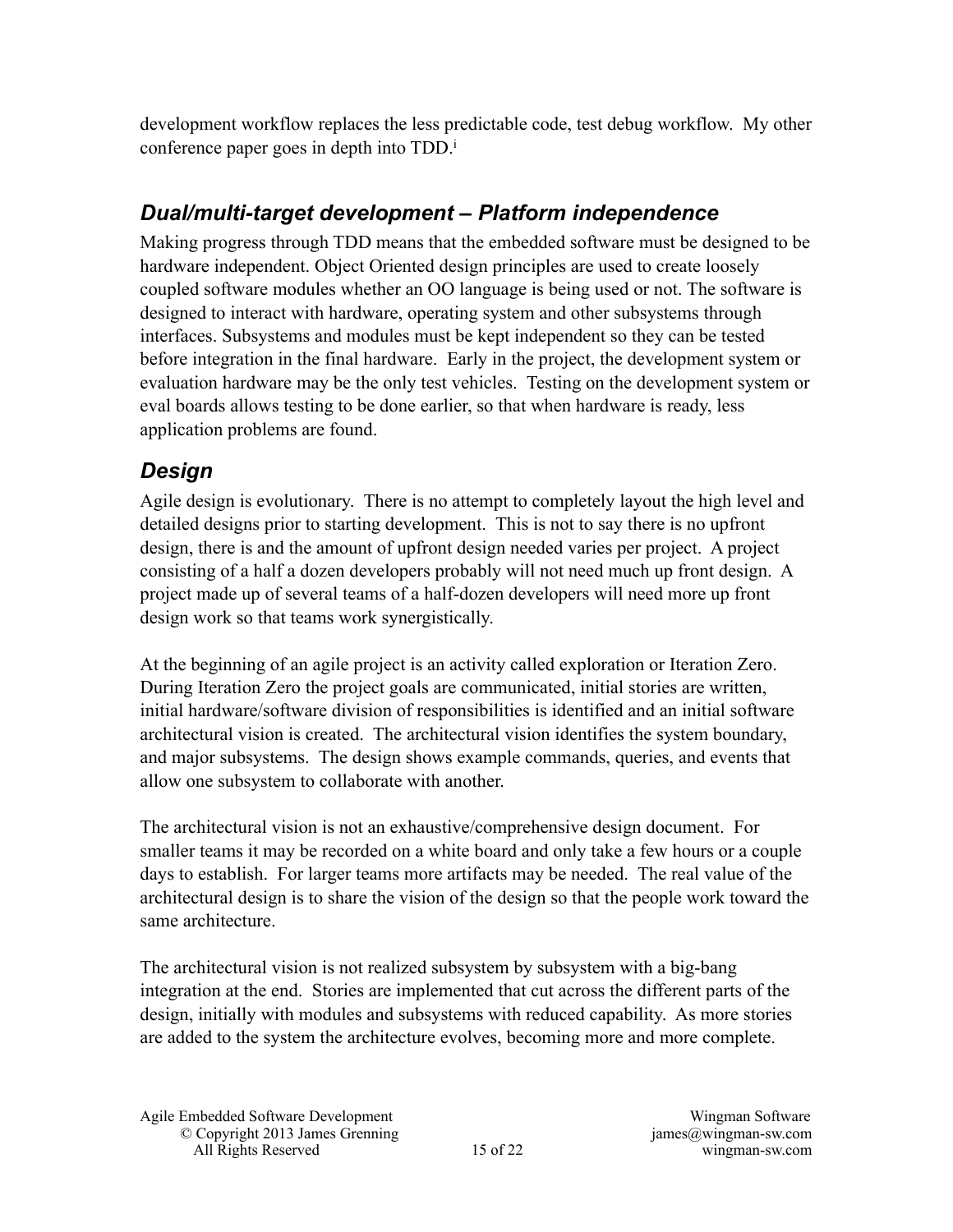Teams tend to be formed around feature areas, rather than architectural components. This leads to more flexible teams and members that have specialties across different parts of the architecture. This prevents knowledge silos that are both risky for an organization and for individuals (what if a key person leaves along with their knowledge silo; what if some specific technology becomes obsolete and its all the person knows).

An architectural vision is not cast in stone, it is not rigorously reviewed, approved and signed off. The agile development team expects that some of the vision will come true, but parts of it will change and evolve as the team learns more about the requirements and the design ideas that work well and the ones that have not worked so well.

Agile development does not prescribe the documentation needed by a development team. A team may decide that intra-group communications using the team's white boards are adequate for effective communications. Multiple team projects or distributed projects will need more documentation and formality. Software in regulated business such as medical devices, may have documentation requirements along with the functional requirements. You must adapt agile to your needs. Also, expect it to evolve as you learn.

When a document is needed because it is valuable to the team, or required by your customer, the team will try to find cost effective ways of getting the document. For example, if an architecture document is needed, the team may first get a working portion of the architecture coded and tested prior to producing the formal document. The team first works from a rough sketch of the architecture, and later after confirming the architecture the team documents it. This keeps the effort to produce and review the document down. Writing the document in anticipation leads to either an out of date document at the end of the project, or additional cost of revising the document as the architecture is revised and made to work. An implication of this approach is that the architects are also doing implementation. Some skilled designers are needed on every team.

#### *Release Planning*

The customer team works with the development team to produce a release plan, which is a series of iterations with critical dates identified. Each iteration in the release plan is made up of a set of stories. Stories are written on note cards to facilitate rearrangement during the planning meetings. The stories are estimated by the developers and are treated as independent. Stories are estimated in relative, but unit-less numbers. So the easiest story usually is assigned a single point and more difficult stories are estimated relative to that easiest story. So a five-point story is five times as difficult as a one-point story. The team estimates how many story points it can complete in an iteration, this estimate is known as the team's velocity. The stories grouped such that the sum of the estimates of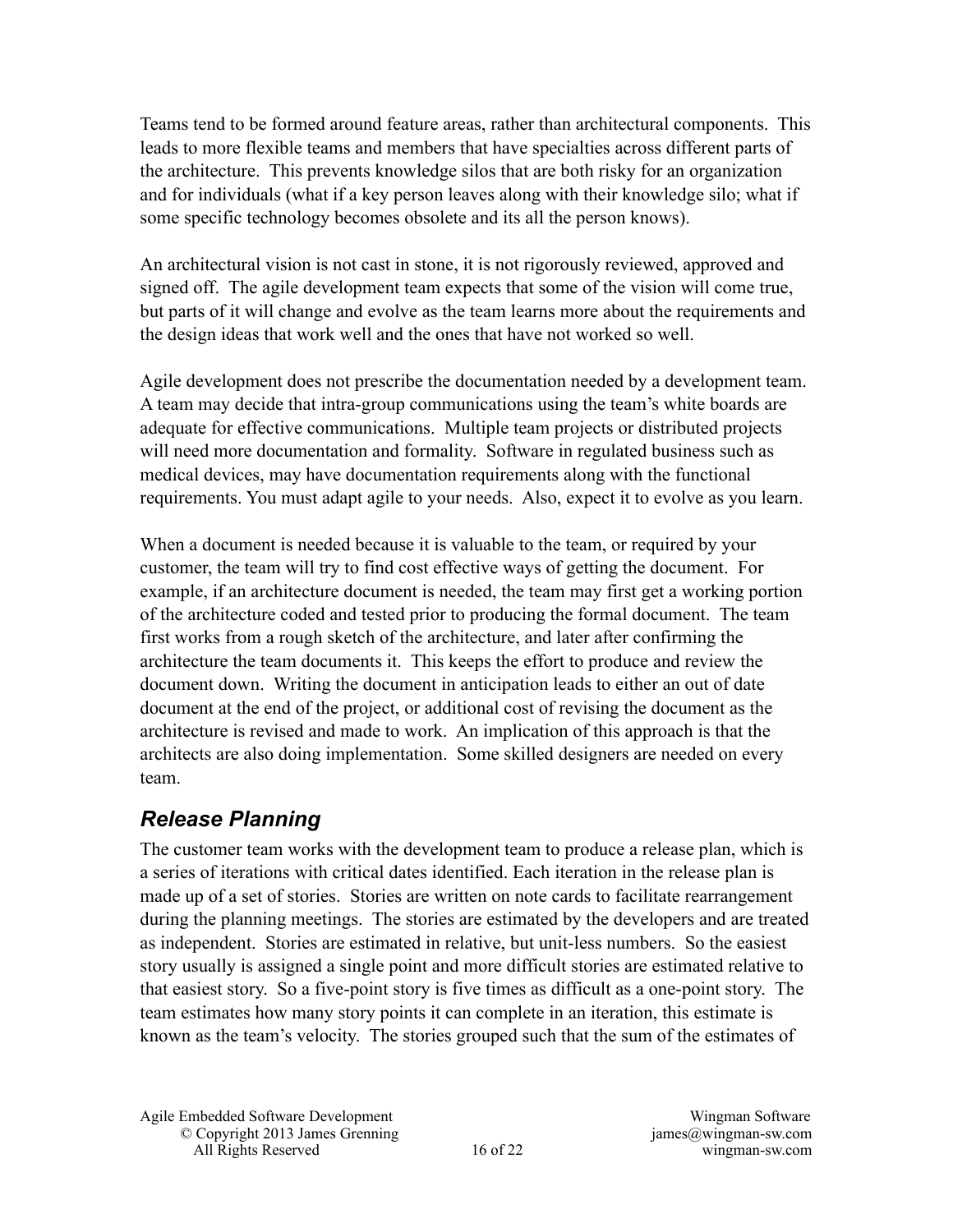the stories in the iteration do not exceed the teams estimated velocity. Figure 3 represents a release plan. Each iteration is made up of a stack of stories.

#### **Figure 3 – Release Plan**

As mentioned earlier, after a few iterations the team will develop its velocity, which is the total of the points of stories actually completed by the team in an iteration. The teams' velocity is the critical metric that provides feedback on the team's measured progress. Figure 4 shows a team's velocity tracking chart.



**Figure 4 – Velocity Chart**

If the estimated velocity was optimistic, as it usually is, that optimism is checked by the actual track record of the team. Optimism is good but the business needs to know is the plan is realistic. Figure 5 shows and burn-down chart which is used to monitor project progress.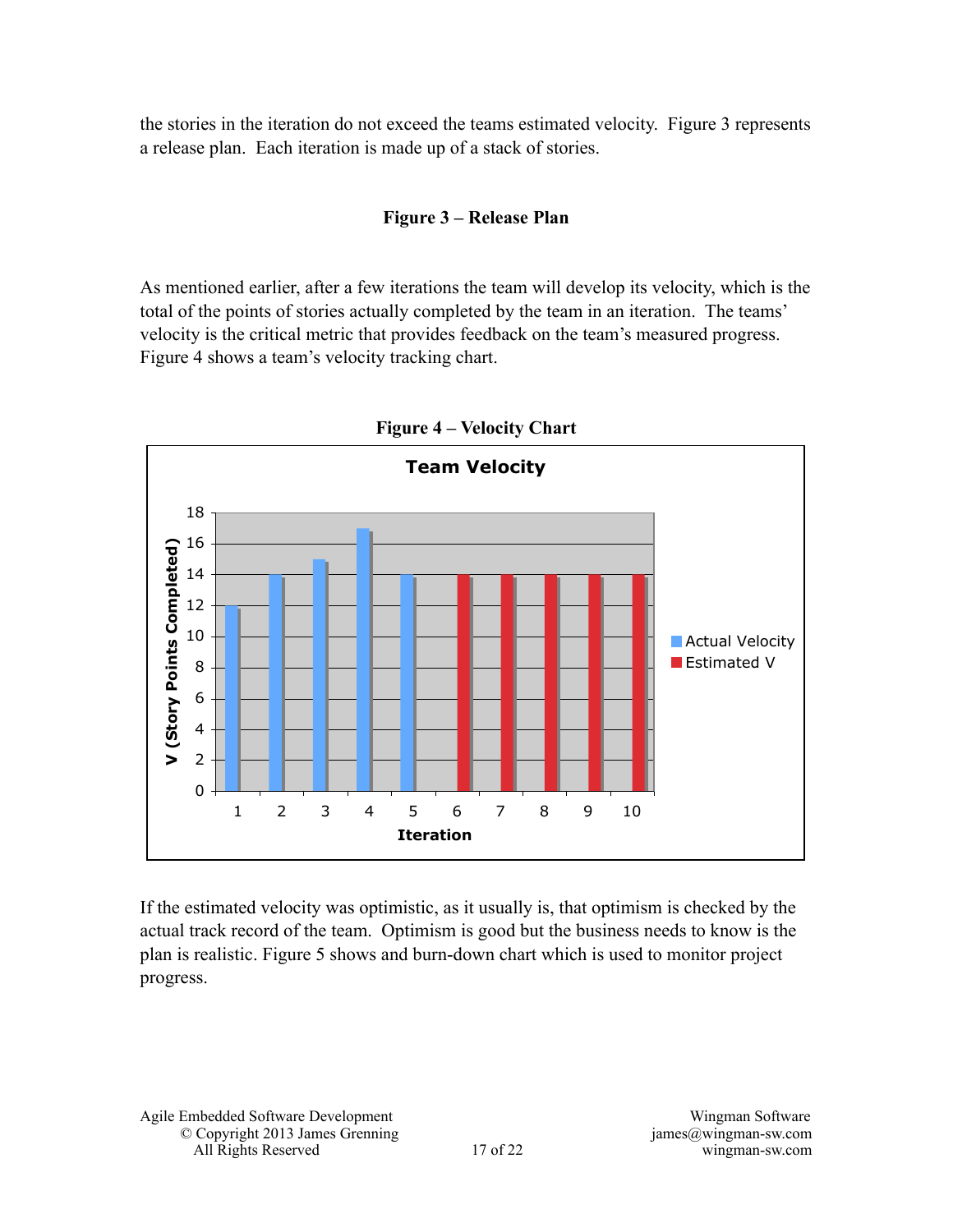

**Figure 5 – Burn Down Chart** 

The velocity tracking and burn-down tracking can provide an early warning system for schedule problems, and this early warning gives the team management time to take corrective actions, such as reducing scope, adding people, extending the date, or possibly canceling the project. In this chart there is a new batch of requirements introduced in iteration 5. The velocity showed that the project was likely to be late, so in iteration 8 scope was reduced to 175 point and further to 150 points in iteration 9.

The most practical variable to control is project scope. With the behavior of the system having been broken down into stories, there are small bits of functionality that may be removed and rearranged in the plan. This is a highly visible planning process and this visibility can be used to remove higher-cost and lower-value stories. No one wants to cut scope, or delay the project, but knowing that the plan is in jeopardy is critical business information.

The nature of agile planning is that long term plans are less precise with more uncertainty than the short term plans. This sounds pretty natural. (What are you doing next weekend? What are you doing four months from this weekend?) The upcoming iterations in the release plan are more detailed and the iterations that are farther out have less precision. As time goes by the plan becomes more complete and the confidence in the plan improves.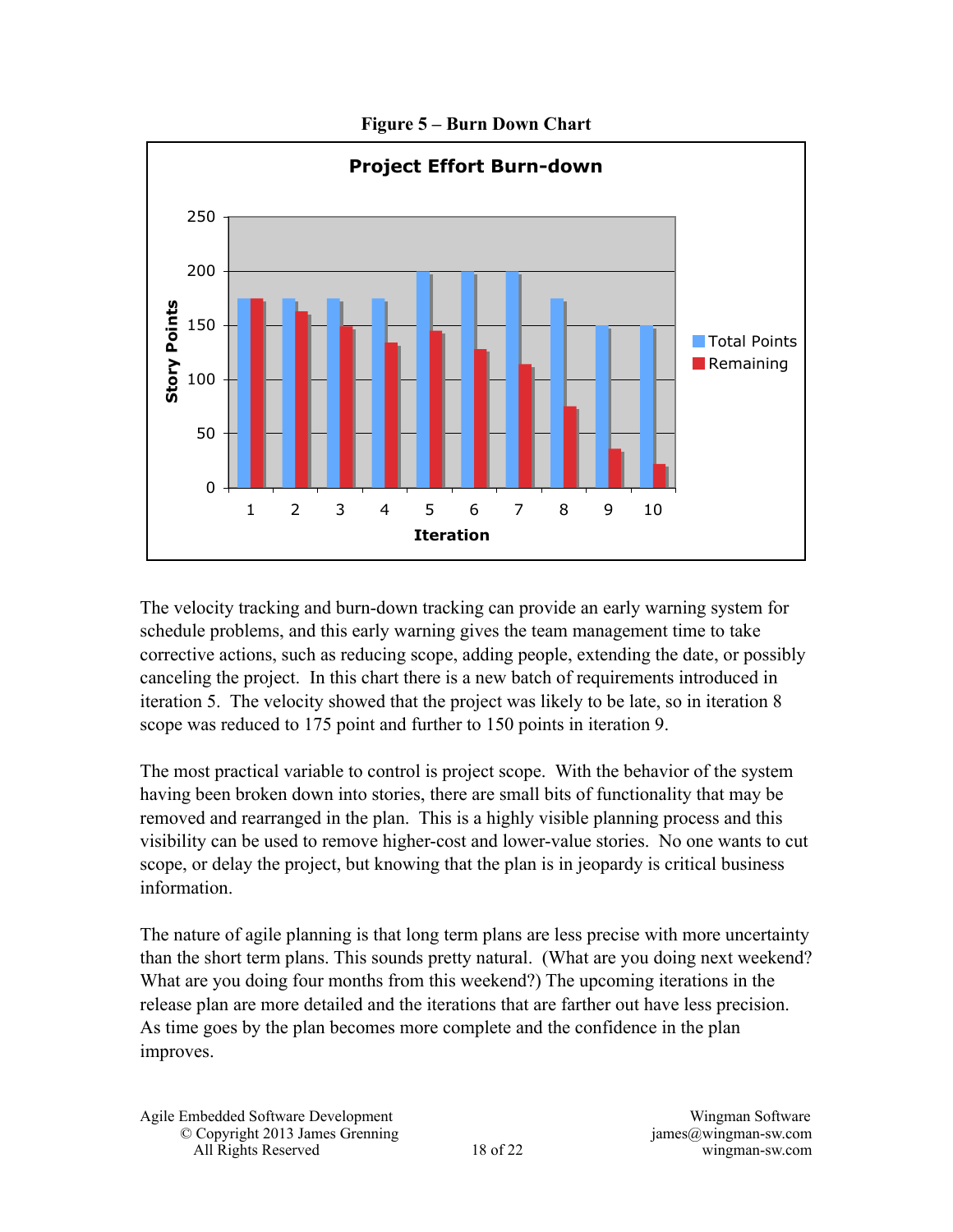## **Impact on the organization**

Agile development involves more than just technical issues. The iterative nature of Agile impacts the whole development organization. Companies that view Agile as just solving technical problems will probably fail at agile adoption. The most successful adoption of agile happens when management and development are both interested in solving the problems of late projects, inaccurate estimates, and low quality. Specifications, schedule dates, and plans cannot be thrown over the wall to development. Management and development must work together to steer the project to a successful delivery within the constraints articulated through requirements,



When there is hardware/software interaction, having hardware engineering represented on the team is also needed. The hardware engineers often help identify the hardware integration stories needed to realize the product.

## **Communications**

Agile teams embrace communications. The often use these practices and meetings to keep the team on the same page:

- Iteration Zero at the beginning of a new release
- Periodic release planning as needed
- Iteration review every two weeks, usually immediately followed by iteration start.
- Iteration start every two weeks
- Daily standup meeting every day, fast

Questions at the daily standup

- What did you do yesterday?
- What do you plan to do today"
- What is in your way?

Agile Embedded Software Development Wingman Software

© Copyright 2013 James Grenning james@wingman-sw.com All Rights Reserved 19 of 22 wingman-sw.com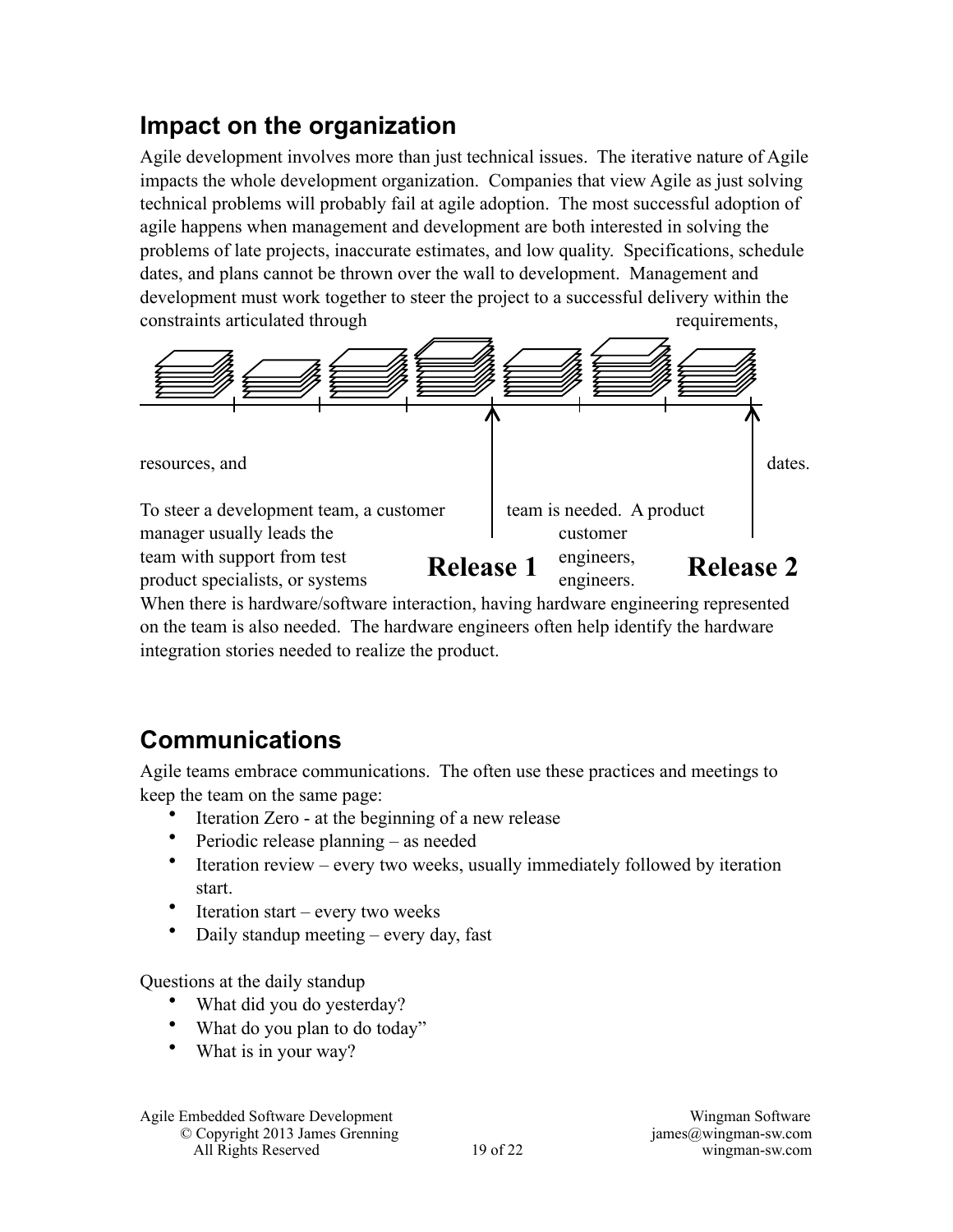During the standup meeting, people stick to the quick agenda and may offer to stay after to discuss issues further. Staying after is optional, respecting everyone's time.

# **Continuous Improvement**

During the iteration review meeting, the previous iterations stories and acceptance tests are reviewed, and velocity recorded. Teams also do a iteration retrospective. The team answers these questions:

- What went well?
- What problems did we have?
- What should we do differently?

Teams build continuous improvement into their regular development cycle.

# **Final Words**

We've done a quick overview of Agile Development. You probably recognize many of the practices of Agile Development. Agile is not new, some of these practices have been around for decades and have been very successful. Developers, business stakeholders, and end users should see improved schedule performance and product quality. Developers should feel the accomplishment of regular feedback of iterative development, TDD, and spend a lot less time chasing bugs. Business stakeholders should see improved predictability and visible fact-based management data.

There are some other very good references on agile development practices.

- Beck, Kent, Extreme Programming Explained
- Cohn, Mike, Agile Estimation and Planning
- Cohn, Mike User Stories Applied
- Martin, Robert, The Principles, Practices and Patterns of Agile Software Development
- Martin, Robert, Clean Code

Some of my work

- Test-Driven Development for Embedded C
- Papers: http://renaissancesoftware.net/papers.html
- Blog articles: http://renaissancesoftware.net/blog

Agile development can also be found by other names, such as:

- Extreme Programming
- Feature Driven Development (FDD)
- Scrum
- Crystal Clear

#### Agile Embedded Software Development Wingman Software

© Copyright 2013 James Grenning james@wingman-sw.com All Rights Reserved 20 of 22 wingman-sw.com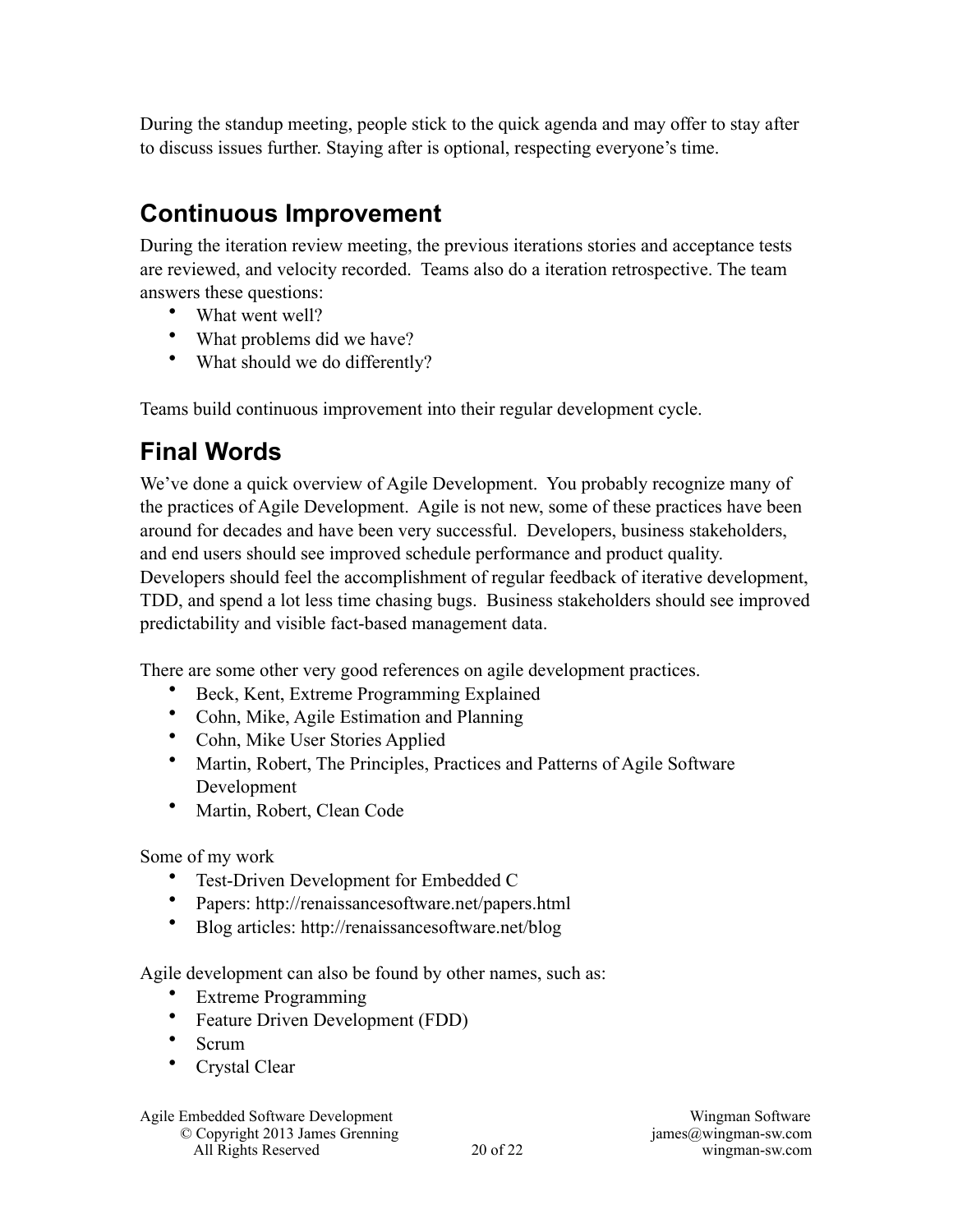- DSDM
- •